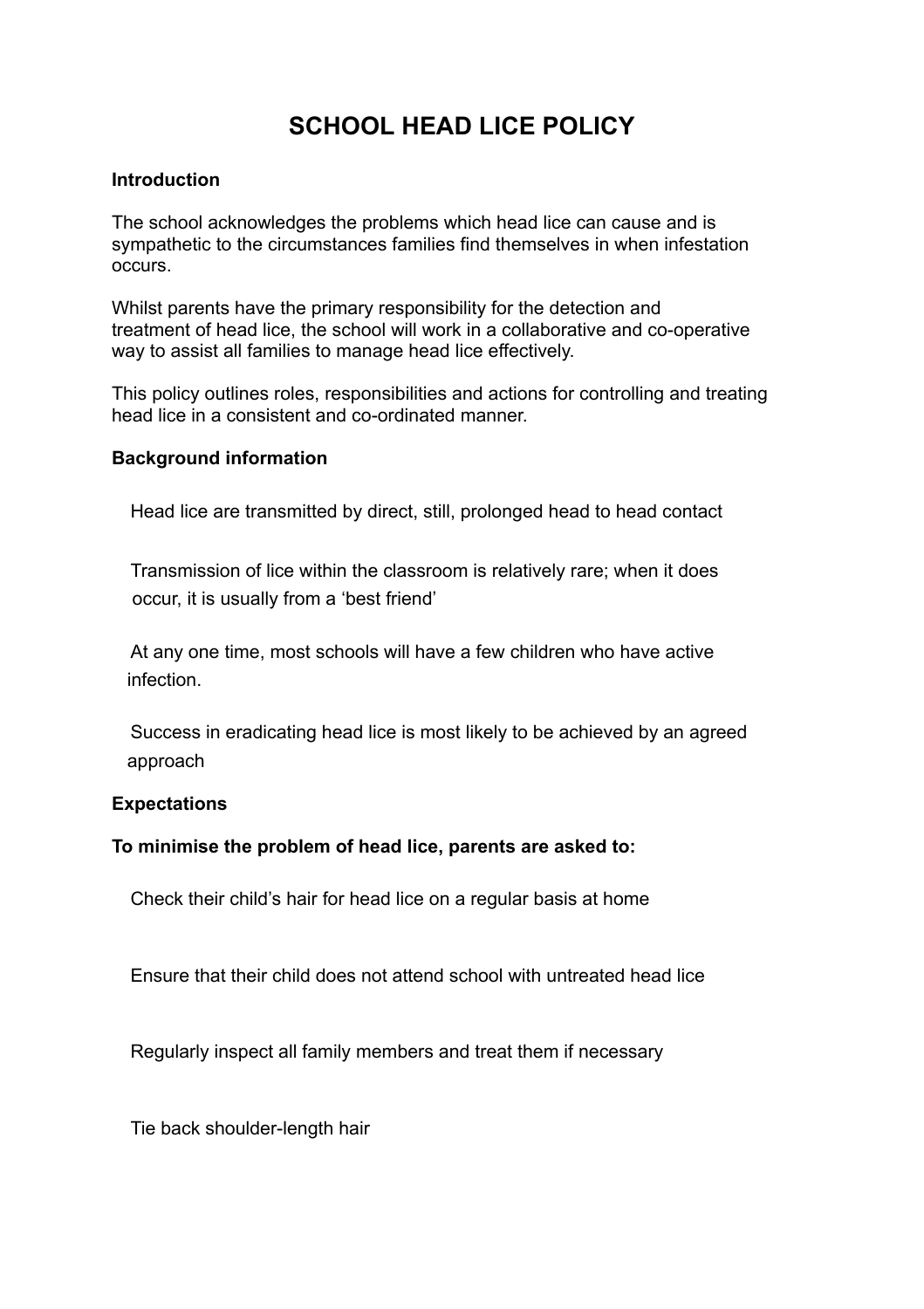Maintain a positive attitude which avoids stigmatising families who may experience difficulty with control measures

sign the written agreement for their child's hair to be inspected in school whenever head lice are suspected or observed

Attend school if head lice are suspected to check their own child's hair, if written permission for the school to check has not been given

# **To support parents and to achieve a consistent approach, the school will:**

Regularly liaise with the school Nurse to keep abreast of developments in the detection, treatment and control of head lice

Distribute up to date and accurate information to parents as available

From time to time arrange for the school Nurse to talk to parents' meetings

Where head lice are suspected or observed on a child in school, arrange for member of the school staff to inspect a child's hair confidentially, whose parents have given permission by signing the consent form

#### **Action**

#### **If head lice are confirmed:**

The Head teacher will immediately contact the parent who will be asked to collect the child for treatment at home

A letter will be sent to all parents in the infected class alerting them to the infestation and asking them to confirm in the reply slip that they have checked their child's hair and taken any necessary action

At the discretion of the Head teacher, the school Nurse may be informed in confidence and will assess the situation; confidential contact may be made with parents to offer information, advice and support